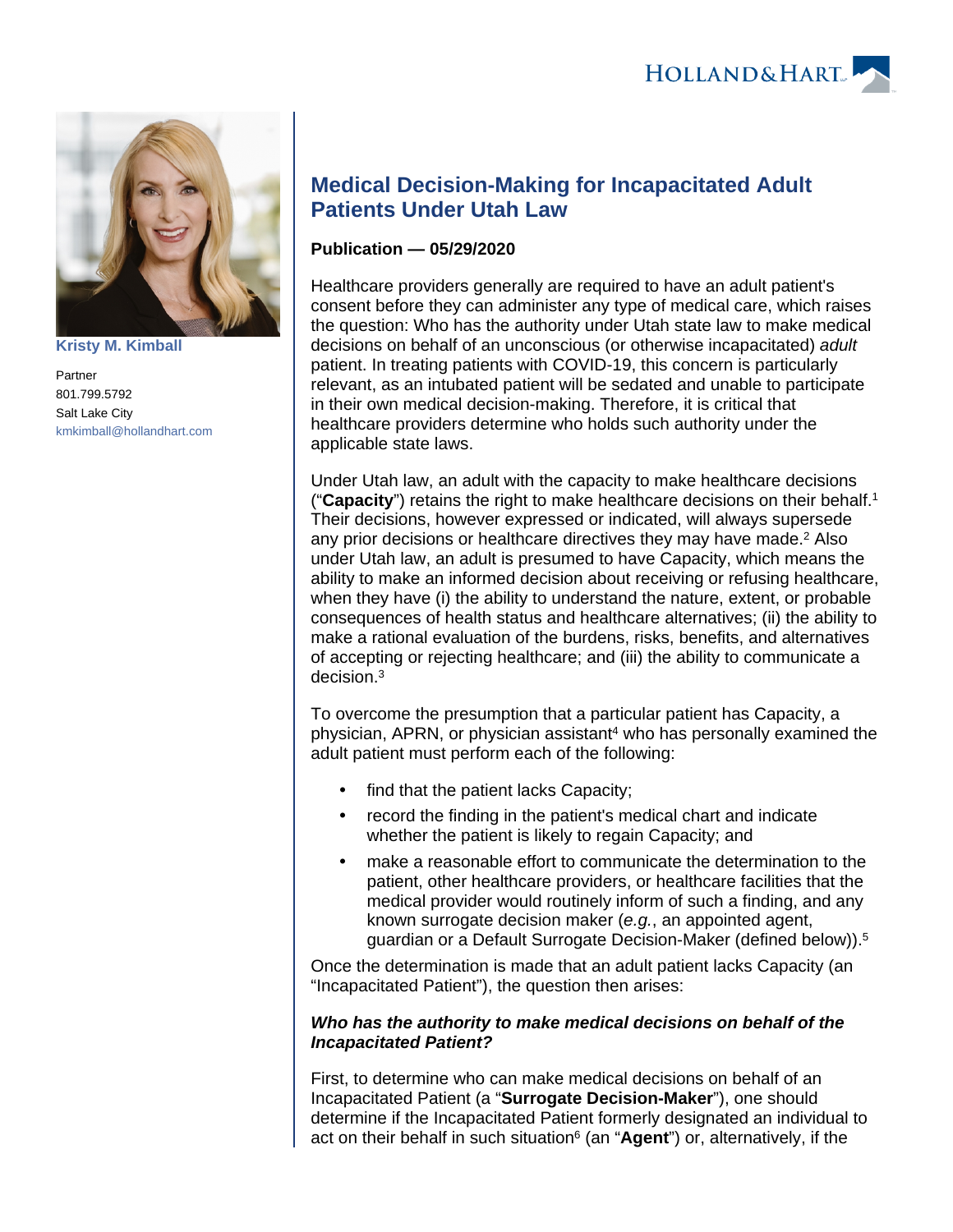

Incapacitated Patient has a court-appointed legal guardian.<sup>7</sup> Either an Agent or legal guardian would be the proper Surrogate Decision-Maker, with an Agent having priority over a legal guardian.<sup>8</sup>

In the absence of an Agent or legal guardian (including an Agent that is unavailable or unwilling to act on the Incapacitated Patient's behalf), Utah law designates who can act as a "**Default Surrogate Decision-Maker**."<sup>9</sup> The following family members (as long as they are over 18 years of age, have Capacity themselves, are available, and have not been disqualified by the Incapacitated Patient<sup>10</sup> or a court) can act as a Surrogate Decision-Maker, according to the following hierarchy, in descending order of priority:

- the patient's spouse, unless the patient is divorced or legally separated;
- a child;
- a parent;
- a sibling;
- a grandchild; or
- a grandparent.<sup>11</sup>

A person listed above may not act as the Surrogate Decision-Maker if a person of a higher priority class is able and willing to act as the Surrogate Decision-Maker.

If no family member listed above is available or willing to act as the Surrogate Decision-Maker, a non-family member can act as the Surrogate Decision-Maker if they: (i) are at least 18 years of age, (ii) have Capacity, (iii) have exhibited special care and concern for the patient; (iv) know the patient and the patient's personal values; and (v) are reasonably available to act as a Surrogate Decision-Maker.<sup>12</sup>

In those cases where there is more than one individual of the highest priority class that has assumed the role as a Surrogate Decision-Maker (e.g., three adult children) and there is a disagreement between them about healthcare decisions, the provider must follow the majority decision.<sup>13</sup>

If an Incapacitated Patient does not have any family or friends available to act as their Surrogate Decision-Maker, Utah law is silent on who would then become the most appropriate decision-maker. However, it can be helpful to look to other state laws as guidance for this determination. For example, a few states allow clergy or other religious members to act as a Surrogate Decision-Maker.<sup>14</sup> Other states allow a treating or attending physician, provided there is consultation with and concurrence by a second physician.<sup>15</sup> Alternatively, some states allow healthcare decisions to be made following a consultation with the hospital's ethics committee.<sup>16</sup> Regardless of the approach taken, hospitals should create a uniform policy to be followed in such a situation and take care to follow and document that process. This is especially important when making decisions on behalf of critically ill or terminally ill Incapacitated Patients.

Last, Surrogate Decision-Makers must make healthcare decisions in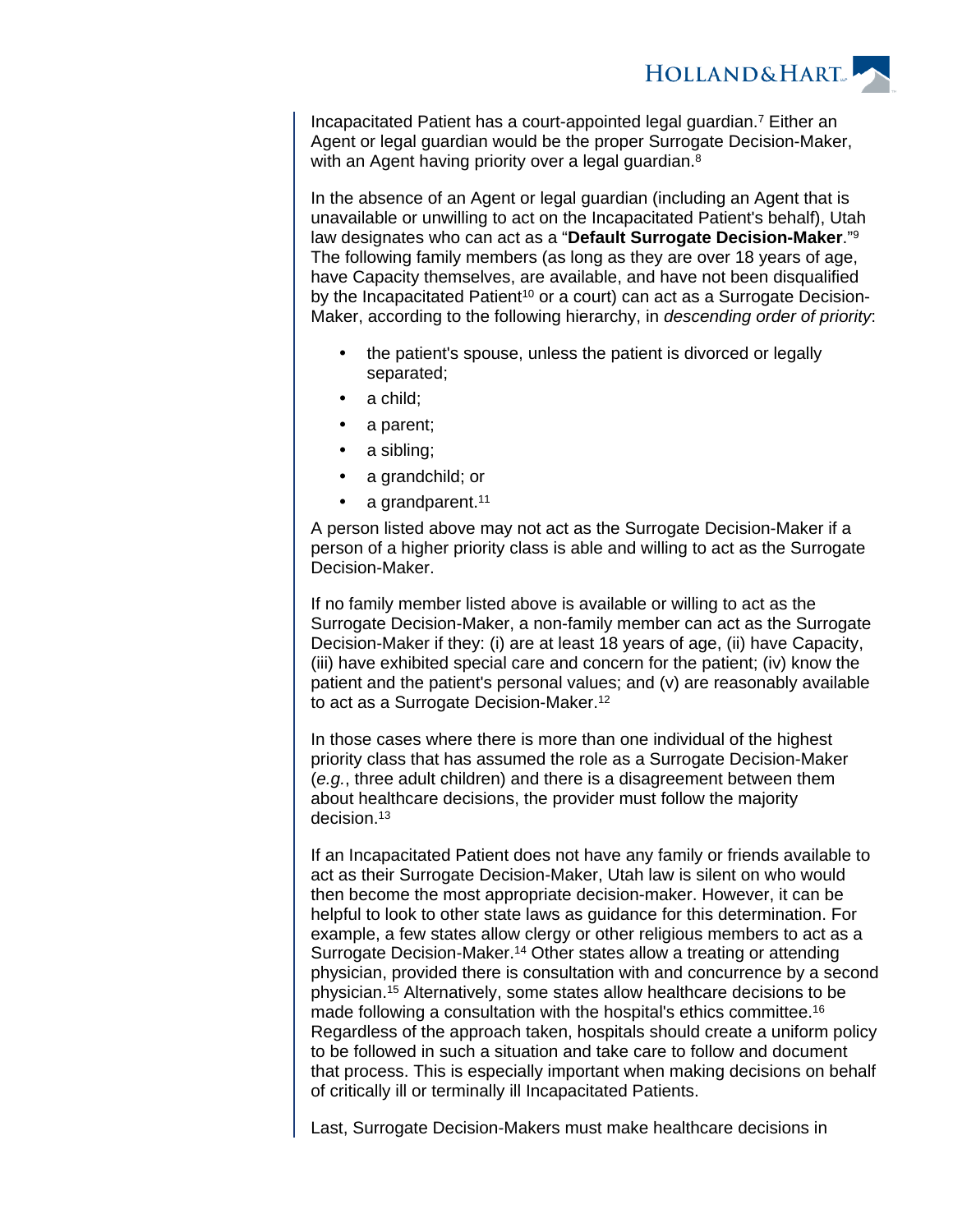

accordance with the Incapacitated Patient's current preferences (if known), their written or oral healthcare directions (e.g., Living Will, statements previously made by patient prior to losing Capacity, or other advanced healthcare directive), or by using the substituted judgment standard.<sup>17</sup> The substituted judgment standard essentially requires a Surrogate Decision-Maker to consider the preferences of any adult patient who previously had Capacity to make their own decisions.<sup>18</sup> Moreover, Utah law provides that a court-appointed legal guardian of an adult Incapacitated Patient must comply with the patient's advanced healthcare directive and may not revoke the Incapacitated Patient's advanced healthcare directive, without court involvement.<sup>19</sup>

Healthcare providers should cooperate with Surrogate Decision-Makers and ordinarily also must comply with decisions made by the highestranking Surrogate Decision-Maker.<sup>20</sup> However, when the decision of a Surrogate Decision-Maker contravenes the known wishes of the Incapacitated Patient (e.g., Living Will, other written documents or statements made by patient prior to losing Capacity), the provider should carefully weigh the facts and evidence. Generally, the patient's wishes should be honored.<sup>21</sup> Utah law specifies that a healthcare provider does not have to comply with the decisions of the Surrogate Decision-Maker if, in the opinion of the healthcare provider, they have evidence that the Surrogate Decision-Maker's instructions are inconsistent with the Incapacitated Patient's healthcare instructions.<sup>22</sup>

Healthcare providers also can refuse to follow the decisions of Surrogate Decision-Makers when, in the opinion of the healthcare provider, (i) the Surrogate Decision-Maker lacks Capacity themselves (e.g., mental illness, dementia, disability), or (ii) for a patient that has always lacked Capacity, the Surrogate Decision-Maker's instructions are inconsistent with the best interest of the adult.<sup>23</sup> Additionally, a healthcare provider can decline to follow the decisions of the Surrogate Decision-Maker for reasons of conscience.<sup>24</sup> In cases where a healthcare provider refuses to follow the wishes of the Surrogate Decision-Maker, among other things, the healthcare provider must communicate their decisions, attempt to resolve the conflict (where possible), and provide continuing care until the issue is resolved or the patient can be transferred.<sup>25</sup>

While it can be difficult for healthcare providers and facilities to wade through complicated scenarios involving Incapacitated Patients and decisions of Surrogate Decision-Makers, Utah law offers significant protections. A healthcare provider or facility that acts in good faith, consistent with generally accepted healthcare standards, and in accordance with the provisions contained in the Advance Health Care Directive Act will not be subject to civil or criminal liability or professional disciplinary action for providing or refusing to provide care to Incapacitated Patients.<sup>26</sup>

Protecting patients' rights to direct their own healthcare treatment requires that providers thoughtfully approach situations where a patient's Capacity is at issue. Healthcare facilities should establish processes to (i) evaluate and document the Capacity of patients; (ii) determine the valid Surrogate Decision-Makers for Incapacitated Patients; (iii) verify that decisions by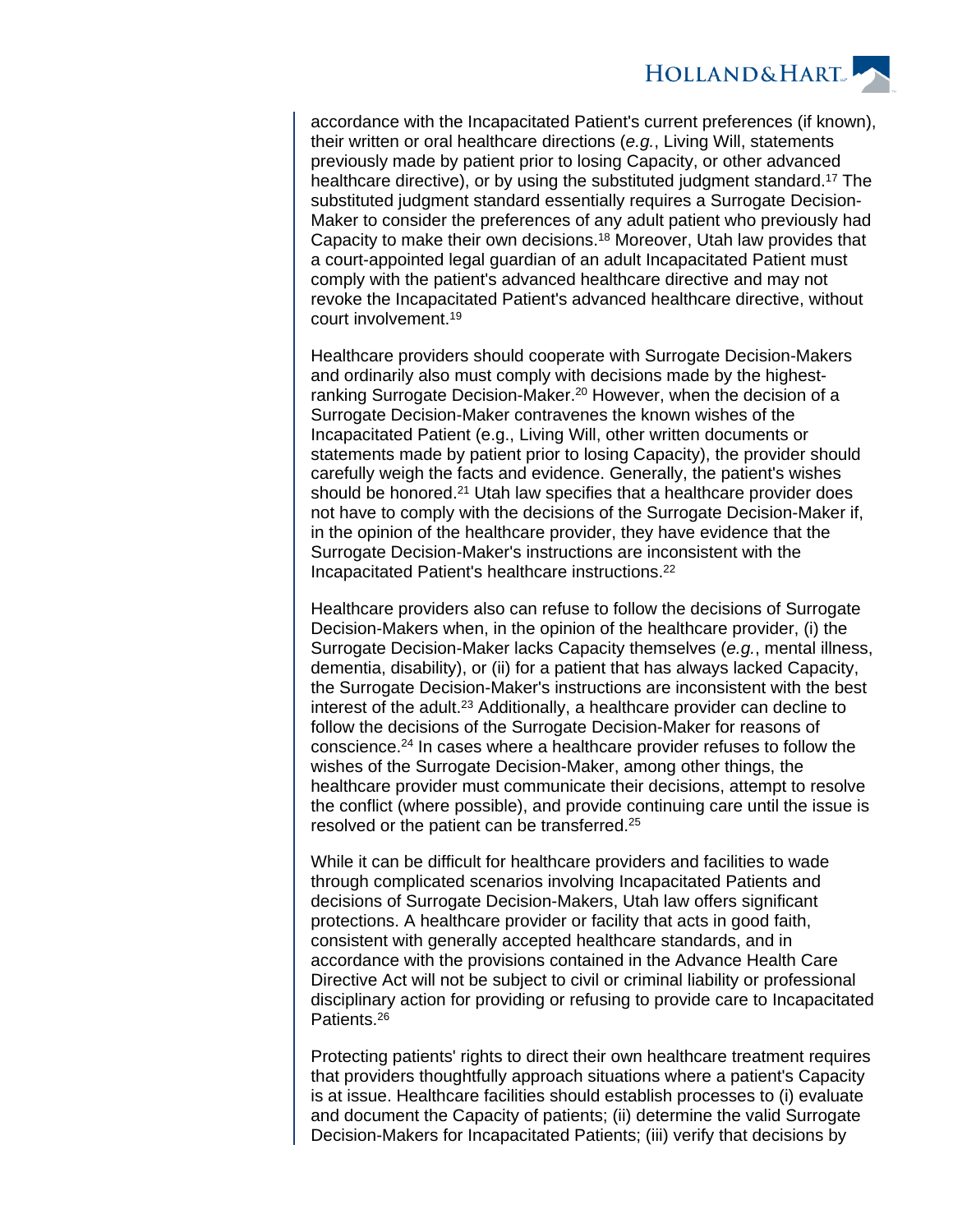HOLLAND& HART

Surrogate Decision-Makers do not contravene any prior patient healthcare directives; and (iv) give providers an effective avenue for raising concerns that may arise related to Surrogate Decision-Makers and their treatment decisions.

We encourage you to visit Holland & Hart's [Coronavirus Resource Site](https://experience.hollandhart.com/coronavirus-resource-site), a consolidated informational resource offering practical guidelines and proactive solutions to help companies protect their business interests and their workforce. The dynamic Resource Site is regularly refreshed with new topics and updates as the COVID-19 outbreak and the legal and regulatory responses continue to evolve. Sign up to receive updates and for upcoming webinars.

For questions regarding this update, please contact: [Kristy M. Kimball,](https://www.hollandhart.com/kmkimball) Esq. Holland & Hart, 222 S. Main Street, Suite 2200, Salt Lake City, UT 84101 Phone: (801) 799-5792

## [Lisa Carlson](https://www.hollandhart.com/lcarlson)

Holland & Hart, 800 W. Main Street, Suite 1750, Boise, ID 83702 Phone: (208) 383-3910

<sup>1</sup>U.C.A. § 75-2a-109(1).

<sup>2</sup>U.C.A. § 75-2a-109(2).

<sup>3</sup>U.C.A. §§ 75-2a-104, 75-2a-103(13).

<sup>4</sup>The physician assistant must be permitted to make determinations of Capacity under their delegation of services agreement with their supervising physician. U.C.A. § 75-2a-104(6).

<sup>5</sup>U.C.A. §§ 75-2a-104(2), 75-2a-103(23). It should also be noted that under Utah law, a patient can challenge the determination that they lack Capacity by submitting written notice or orally informing the healthcare provider that the patient disagrees with the finding. In such case, the healthcare provider must treat the patient as having Capacity unless a court deems otherwise. U.C.A. § 75-2a-104(3).

<sup>6</sup>Designation of an agent can occur via a written document executed by the adult patient (e.g., Living Will, Medical Power of Attorney) or a witnessed oral statement. See U.C.A. § 75-2a-103(2).

<sup>7</sup>U.C.A. §§ 75-2a-111(1), 75-2a-112(2).

<sup>8</sup>U.C.A. § 75-2a-108

<sup>9</sup>An adult patient, even if found to lack Capacity, can disqualify a family member or friend from acting as their Surrogate Decision-Maker by personally informing a witness of the disqualification (e.g., telling a nurse or provider), providing a signed writing, or informing the individual trying to act as a Surrogate Decision-Maker. U.C.A. § 75-2a-108(5). <sup>10</sup>U.C.A. § 75-2a-108(1).

<sup>11</sup>U.C.A. § 75-2a-108(2). However, if the provider has reasonable doubts about an individual's right to act as a Surrogate Decision-Maker (e.g., someone claiming to be the spouse of an individual and the provider doubts such statement), the healthcare provider may require the person to provide a sworn statement giving facts and circumstances reasonably sufficient to establish the claimed authority, or seek a ruling from the court.